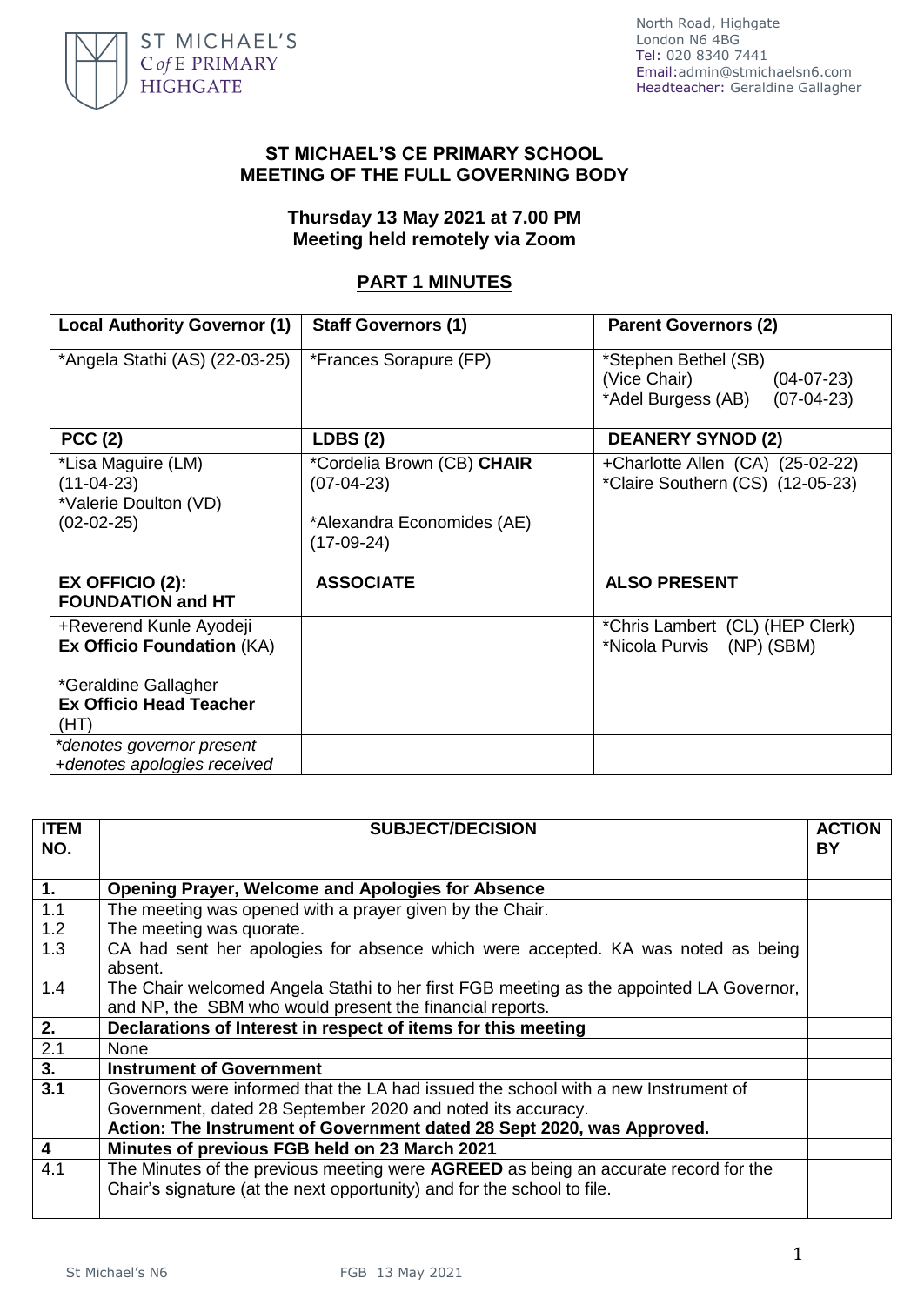

| 4.2.             | Matters arising from the FGB meeting held on 23 March 2021                                                                                                                           |  |
|------------------|--------------------------------------------------------------------------------------------------------------------------------------------------------------------------------------|--|
|                  | FS confirmed that the review of options based on lessons learnt from lockdown had<br>5.9                                                                                             |  |
|                  | started with initial conversations with staff.                                                                                                                                       |  |
|                  | 5.10<br>The date of the Governors Strategy day in September had yet to be confirmed                                                                                                  |  |
|                  | 5.12<br>The digital strategy working group is due to meet this Term. An initial meeting with                                                                                         |  |
|                  | Platinum is to take place next week and a report will be given to the working group and to<br>the Governors Strategy day.                                                            |  |
|                  | 5.13<br>GG has yet to contact Google- within 5:12                                                                                                                                    |  |
|                  | 5.15<br>The site plan project group to meet later this Term                                                                                                                          |  |
|                  | GG wrote to parents for funding towards the purchase of Library books and over<br>6.5                                                                                                |  |
|                  | £3k was received.                                                                                                                                                                    |  |
|                  | 9.2<br>The £2k purchase of books for the BAME agenda has arrived.                                                                                                                    |  |
|                  |                                                                                                                                                                                      |  |
| 5                | <b>Strategy Update</b>                                                                                                                                                               |  |
| $\overline{5.1}$ | CS reported that there had been no significant changes in the strategic plans since the<br>March meeting. A report would be made to the Strategy day in September.                   |  |
| 6                | Financial Report - Year End March 2021                                                                                                                                               |  |
| 6.1              | SBM (NP) reported that the original budget for 2020-21 estimated a deficit of £70,000. At                                                                                            |  |
|                  | the end of Q2 this was revised to a £120,000 deficit when it became clear that the duration                                                                                          |  |
|                  | of the pandemic and continued restrictions would affect the school's ability to generate                                                                                             |  |
|                  | income via lettings and after school clubs. NP was pleased to report that the final position is                                                                                      |  |
|                  | an in-year deficit of £64,230.                                                                                                                                                       |  |
|                  |                                                                                                                                                                                      |  |
| 6.2              | The explanations for variances were:                                                                                                                                                 |  |
|                  | Income: the main grant income and nursery income was largely as budgeted. Donations                                                                                                  |  |
|                  | from the Governors Fund of £115k enabled the school to complete major projects on the<br>lane drainage, Wifi upgrade and improve remote teaching capability. These costs, all        |  |
|                  | funded by Governors were not included in the budget and had the income been recognized                                                                                               |  |
|                  | the actual variance against budget for the year would only be £16k less than estimated.                                                                                              |  |
|                  | The impact of Covid reduced after school club income, lower take up in breakfast club and                                                                                            |  |
|                  | no SMSA fundraising.                                                                                                                                                                 |  |
|                  |                                                                                                                                                                                      |  |
|                  | Expenditure: staffing costs were largely on target, although teaching salaries were slightly                                                                                         |  |
|                  | reduced due to the non take-up of pension by 2 teachers. £10k on teachers supply was                                                                                                 |  |
|                  | reduced due to less supply staff used during Covid. An overspend of £14,843 on TA supply<br>was required to replace one HLTA and to enable 1:1 cover. Small savings were made        |  |
|                  | elsewhere across a number of budget heads including Indirect staff costs, gas and                                                                                                    |  |
|                  | electricity, school trips and catering.                                                                                                                                              |  |
|                  |                                                                                                                                                                                      |  |
|                  | Historical discrepancy: a long standing reconciling difference of £2,340 has been on the                                                                                             |  |
| 6.3              | school accounts since 2015-16. Despite several attempts to identify the source of the                                                                                                |  |
|                  | discrepancy this has been unsuccessful and as the sum is not considered material a                                                                                                   |  |
|                  | decision has been taken to write off the discrepancy. As the school operates a cash                                                                                                  |  |
|                  | accounting system we can verify the true balance against the schools cash reserves and<br>therefore we can be reassured that the historic discrepancy lies in the accounting records |  |
|                  | of RM Finance. Both RM and Haringey have been consulted and have agreed to write off                                                                                                 |  |
|                  | this discrepancy and going forward the accounts will be adjusted to reflect the true opening                                                                                         |  |
|                  | balance of reserves as £137,718 at 1/4/2021.                                                                                                                                         |  |
|                  |                                                                                                                                                                                      |  |
| 6.4              | Governors noted that despite a very difficult year with restricted income streams and                                                                                                |  |
|                  | fluctuating costs and with a number of changes to normal school operations the school                                                                                                |  |
|                  | restricted its losses to £64,230 with Reserves reduced to £137,718.                                                                                                                  |  |
|                  |                                                                                                                                                                                      |  |
|                  | Action: the year - end accounts to 31 March 2021 were approved                                                                                                                       |  |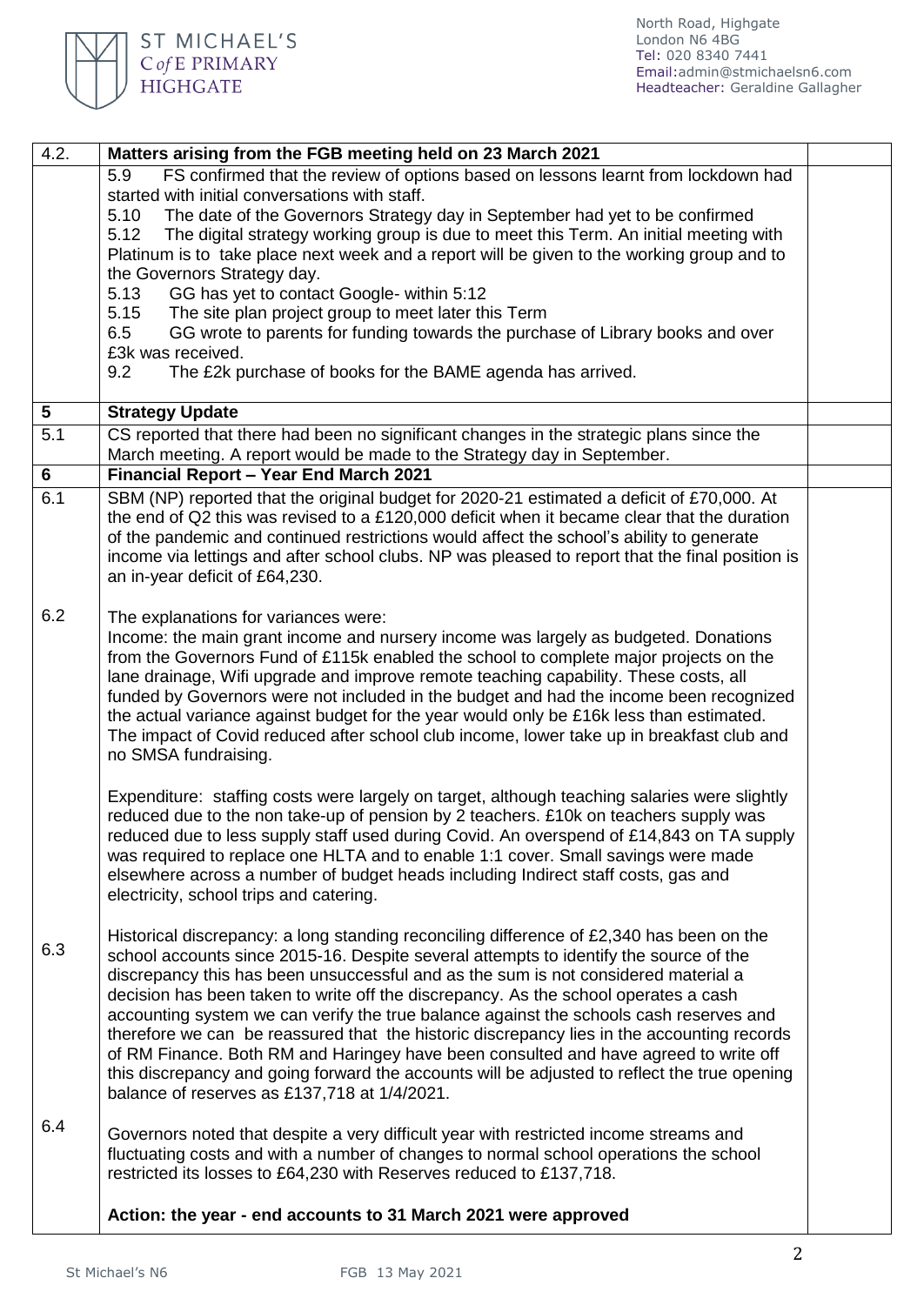

| 6.6         | It was noted that the cost of a Nursery lunch was due to increase to £6 (from £5).<br>Governors were concerned about this increase but were reassured that there was a<br>process by which parents with specific personal circumstances could apply for an<br>exemption. It was noted that the cost was not for the lunchtime meal but to cover staffing<br>costs incurred in providing the additional half hour lunchtime care. The price increase was<br>noted.                                                                                                                                                                                                                                                        |  |
|-------------|--------------------------------------------------------------------------------------------------------------------------------------------------------------------------------------------------------------------------------------------------------------------------------------------------------------------------------------------------------------------------------------------------------------------------------------------------------------------------------------------------------------------------------------------------------------------------------------------------------------------------------------------------------------------------------------------------------------------------|--|
| 7.          | Draft Budget 2021 - 2022                                                                                                                                                                                                                                                                                                                                                                                                                                                                                                                                                                                                                                                                                                 |  |
| 7.1<br>7.2  | Governors received the 3 year draft budget $2021 - 2024$ . In the year $2021 - 2022$ the<br>school presented a balanced draft budget producing a small surplus of £194 on<br>Expenditure of £2,738,142. With the carry forward from 2020 -21 and the projected surplus<br>the carry forward into 2022/23 would be £137,913. It was noted that a 1% contingency sum<br>had been included for an all staff pay increase. The number of SMSA lunch time staff would<br>be reduced to make a small saving and the site and facilities letting programme would be<br>encouraged.<br>Governors acknowledged that this was a tight and prudent budget given that some                                                           |  |
|             | uncertainty still remains about the possible longer term impact of the pandemic. It was<br>noted that the school roll was below full capacity with 14 vacancies and every effort would<br>be made to fill those places before the October Census date as the number of pupils at that<br>date will determine the block funding for September 2022. It was noted that despite falling<br>pupil rolls in many LBH schools the school still retained 60 in Reception. It was noted that<br>the school was proactive in advertising vacant pupil places. Governors thanked NP for her<br>significant work in preparing the draft budget and achieving a balanced outcome.<br>Action: the draft budget 2021 - 22 was approved |  |
| 8.          | <b>School Financial Value Statement (SFVS)</b>                                                                                                                                                                                                                                                                                                                                                                                                                                                                                                                                                                                                                                                                           |  |
| 8.1<br>8.2  | NP reported on the preparation of the School Financial Value Statement (SFVS) which was<br>a self-assessment of the governance and financial stewardship of the school. The financial<br>data from 2020-2021 was input as a means to provide a comparator report against other<br>similar schools.<br>Governors noted the SFVS and were pleased with the direction of the school as described<br>in the comparator report. NP and GG were thanked for their hard work in preparing the<br>Report<br>Action: The SFVS 2021 was approved                                                                                                                                                                                   |  |
|             | NP was thanked for her Reports and she left the meeting at 7.40pm                                                                                                                                                                                                                                                                                                                                                                                                                                                                                                                                                                                                                                                        |  |
| 9.<br>9.1   | <b>Childrens' Committee Report</b><br>It was noted that the Committee had not met since the previous FGB and there was no<br>update report to consider.                                                                                                                                                                                                                                                                                                                                                                                                                                                                                                                                                                  |  |
| 10.<br>10.1 | <b>Headteacher's Report (verbal)</b><br>GG reported that since the return to school on 19 April pupil attendance was at 97.5%<br>which was most pleasing. Most pupils were happy to have returned to school and the few<br>that were showing signs of anxiety were being fully supported.                                                                                                                                                                                                                                                                                                                                                                                                                                |  |
| 10.2        | There were two cases of persistent absence and the school was working to address the<br>issues with the families                                                                                                                                                                                                                                                                                                                                                                                                                                                                                                                                                                                                         |  |
| 10.3        | It was noted that there were 14 pupil vacancies at the school and in Y6 and Y4 in particular.                                                                                                                                                                                                                                                                                                                                                                                                                                                                                                                                                                                                                            |  |
| 10.4        | The school continues to follow Government guidance and is using its Risk Assessment to<br>manage on site activities. Pupils remain in their bubbles and the use of staggered starts<br>and break times continues. There have been no Covid related incidents at school since 19<br>April.                                                                                                                                                                                                                                                                                                                                                                                                                                |  |
| 10.5        | GG reported that since the launch and publicity of the Everyone's Invited (EI) website the<br>school has reviewed its Safeguarding processes and policy to ensure that these were<br>compliant with best practice and expectations. The school had contacted Highgate School                                                                                                                                                                                                                                                                                                                                                                                                                                             |  |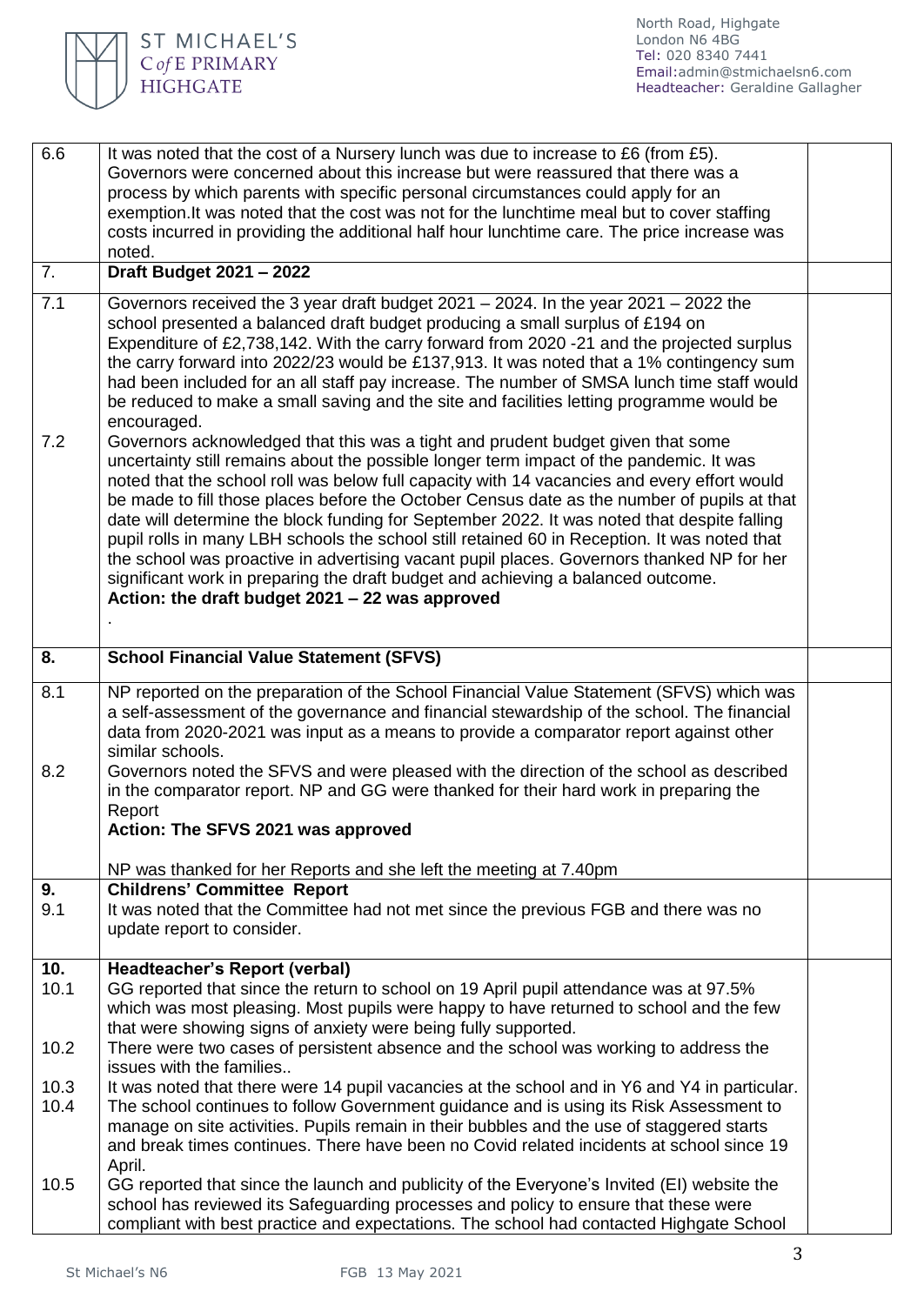

|       | to discuss the sharing of information and resources to be able to address the concerns<br>raised on the EI website. It was noted that the school had not been informed of any children<br>or parents being upset by the issues raised by EI. A review of the vocabulary used in the<br>curriculum would be complete by the end of May and this item would be reviewed again by<br>the Childrens' Committee in October.<br>Action: Childrens' Committee to review the impact of the Everyone's Invited website<br>and agenda at its October 2021 meeting                                                  |  |
|-------|----------------------------------------------------------------------------------------------------------------------------------------------------------------------------------------------------------------------------------------------------------------------------------------------------------------------------------------------------------------------------------------------------------------------------------------------------------------------------------------------------------------------------------------------------------------------------------------------------------|--|
| 10.6  | Teaching and Learning: it was noted that pupils were being assessed to determine gaps in<br>learning; interventions and plans were being developed to address such gaps. The National<br>Tutoring programme started this week with Y6 pupils. A parents evening with teachers was<br>held via Zoom and this received a positive response from parents. Lesson observations are<br>taking place. Mid-year reviews of staff are scheduled before half term. Two teacher trainees<br>are doing well and one will join as member of staff in September 2021. An HLTA will start<br>teacher training in June. |  |
| 10.7  | It was noted that Marva Rollins, HEP, completed a BAME review at the school and met AB,<br>KA and CB. The feedback from the review will inform the BAME Action Plan which will be<br>included in the LIP 2021/22.                                                                                                                                                                                                                                                                                                                                                                                        |  |
| 10.8  | On 6 May the school was used as an Election polling station: the school used the day as an<br>INSET. All staff completed Prevent training, some staff attended First Aid training and the<br>majority worked on our BAME agenda. Staff received a presentation from an external<br>speaker on the BAME agenda and together the staff reviewed the curriculum to ensure that<br>the BAME agenda was fully included. FS was thanked for her hard work and support in<br>developing the INSET.                                                                                                              |  |
| 10.9  | Enrichment activities had re-commenced including sports fixtures, local trips and bike                                                                                                                                                                                                                                                                                                                                                                                                                                                                                                                   |  |
| 10.10 | training. On 5 July a sponsored bike / walk to school week is planned with the aim of<br>raising funds to support the installation of the new on site race track. The SMSA was<br>planning three fund raising events after 21 June.<br>It was noted that the Library was now complete and new books purchased supported by<br>parental donations.                                                                                                                                                                                                                                                        |  |
| 10.11 | GG reported on the recent DfE statement about all schools becoming Academies by 2025.<br>It was noted that LDBS had confirmed that there was no pressure on the school to consider<br>this option and at present this was not included in the school plans.                                                                                                                                                                                                                                                                                                                                              |  |
| 10.12 | CB thanked GG, FS and her team for providing pupils and staff with such a positive start to<br>the return to school.                                                                                                                                                                                                                                                                                                                                                                                                                                                                                     |  |
| 11    | <b>Policies</b>                                                                                                                                                                                                                                                                                                                                                                                                                                                                                                                                                                                          |  |
| 11.1  | Risk Assessment: it was noted that the Risk Assessment Policy was reviewed as<br>circumstances changed. There was also a system of specific risk checks on the different<br>aspects of school activity including local trips, residential trips, science experiments, sports<br>fixtures, and cultural trips.                                                                                                                                                                                                                                                                                            |  |
| 11.2  | It was noted that the Policy described the overarching Assessment process which then<br>defined how specific assessments would be made.<br><b>Action: The Risk Assessment Policy was Approved</b>                                                                                                                                                                                                                                                                                                                                                                                                        |  |
| 11.3  | Governor Recruitment Policy: CB described how this non-statutory policy was a document<br>that set out the process towards effective recruitment of the different types of school<br>governors. Governors agreed this was a most useful and informative document.<br><b>Action: The Governor Recruitment Policy was Approved</b>                                                                                                                                                                                                                                                                         |  |
| 12    | <b>Chair's Report (verbal)</b>                                                                                                                                                                                                                                                                                                                                                                                                                                                                                                                                                                           |  |
| 12.1  | CB confirmed that the composition of the Governing Body was now complete and thanked<br>Governors for their continuing positive and constructive service. New Governors have been<br>able to visit the school and CB met GG and LK for a SEND Review. The school site looked                                                                                                                                                                                                                                                                                                                             |  |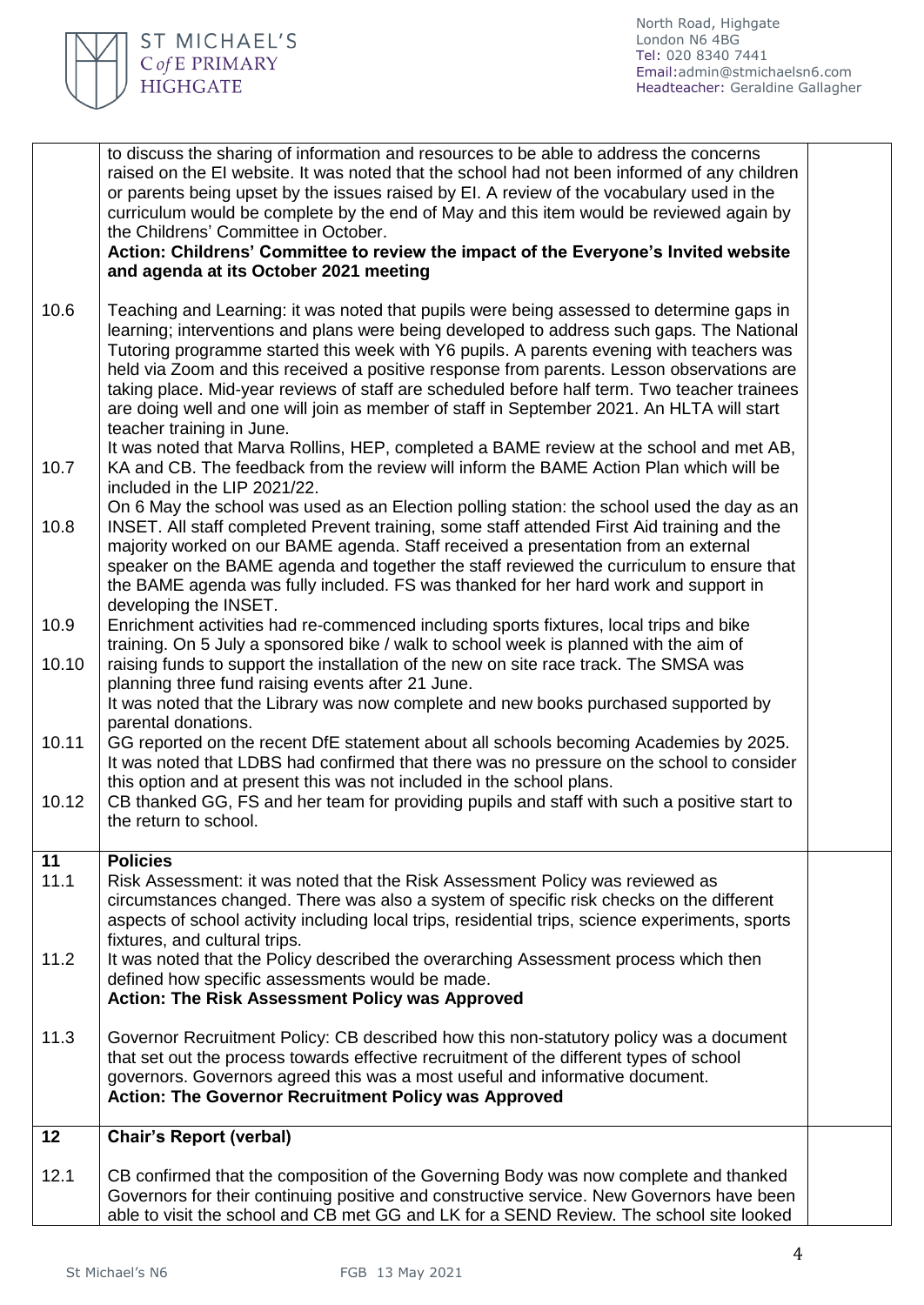

| to be in excellent condition, providing a welcoming and inspiring aspect to visitors, staff and<br>pupils. CB noted thanks to all staff for their hard work in this.<br>As part of the response to the Everyone's Invited issue the school has reviewed its website<br>to ensure that links to the Safeguarding pages, policies and Designated Safeguarding<br>Leads (DSL) are clearly signalled to parents and the public. The Safeguarding Policy will be<br>reviewed in October to ensure that its content is consistent with the present issues.<br>Governors noted that an Ofsted inspection can fail if the school's Safeguarding measures<br>are deemed to be ineffective and non-compliant, hence our ongoing focus on this area. |                                     |
|-------------------------------------------------------------------------------------------------------------------------------------------------------------------------------------------------------------------------------------------------------------------------------------------------------------------------------------------------------------------------------------------------------------------------------------------------------------------------------------------------------------------------------------------------------------------------------------------------------------------------------------------------------------------------------------------------------------------------------------------|-------------------------------------|
|                                                                                                                                                                                                                                                                                                                                                                                                                                                                                                                                                                                                                                                                                                                                           |                                     |
| CB had completed a SEND Review which was circulated to Governors. CB summarisies<br>the positive findings and noted the action the school is seeking to make continual<br>improvements to its communications with parents of pupils who have SEND, and with<br>pupils themselves.                                                                                                                                                                                                                                                                                                                                                                                                                                                         |                                     |
| VD, SB, and CB had attended HEP Safeguarding Training which was commended for its<br>content and rigorous approach. Governors were recommended to attend future training<br>courses to keep up to date with latest developments.                                                                                                                                                                                                                                                                                                                                                                                                                                                                                                          |                                     |
| It was noted that new Governors were supported in gaining the required knowledge using<br>the Induction checklist, through attendance at the FGB and Committees and reading the<br>required material including KCSiE, the Safeguarding Policy, as well as attending training<br>through HEP. All Governors were encouraged to attend the Safer Recruitment training.                                                                                                                                                                                                                                                                                                                                                                      |                                     |
| VD stated she had attended the HEP course on Pupil Exclusions and it was noted that<br>whilst the school had no exclusions this was not the case in many LBH schools. CB noted<br>that this issue was part of the BAME agenda and Governors should be aware of the wider<br>incidents across the Borough and how this impact on the pupils as they prepare to<br>transition to Secondary schools.                                                                                                                                                                                                                                                                                                                                         |                                     |
| Any other business                                                                                                                                                                                                                                                                                                                                                                                                                                                                                                                                                                                                                                                                                                                        |                                     |
| AB reported on her meeting with Marva Rollins (HEP) who had suggested that she visit the<br>school to present on the Windrush issue. It was agreed that SLT should review the<br>proposed presentation before making a firm commitment whilst recognising the social<br>importance of the issue and its impact on Haringey as a community.                                                                                                                                                                                                                                                                                                                                                                                                |                                     |
| Date / time of next meeting<br>The next meeting of the FGB will take place on Thursday 14 July 2021 at 7pm via ZOOM                                                                                                                                                                                                                                                                                                                                                                                                                                                                                                                                                                                                                       |                                     |
|                                                                                                                                                                                                                                                                                                                                                                                                                                                                                                                                                                                                                                                                                                                                           | <b>Governor Visits and Training</b> |

There being no further Part 1 business, the meeting closed at 20.35 pm

There were no matters for discussion under part 2 – Confidential

Signed (Chair) *Cordelia Brown*……… …………… …19/05/2021 **Cordelia Brown Date Chair of Governors** 

ST MICHAEL'S C of E PRIMARY **HIGHGATE** 

\*Electronically signed due to Covid-19 distancing measures

## **List of agreed Actions - 13 May 2021**